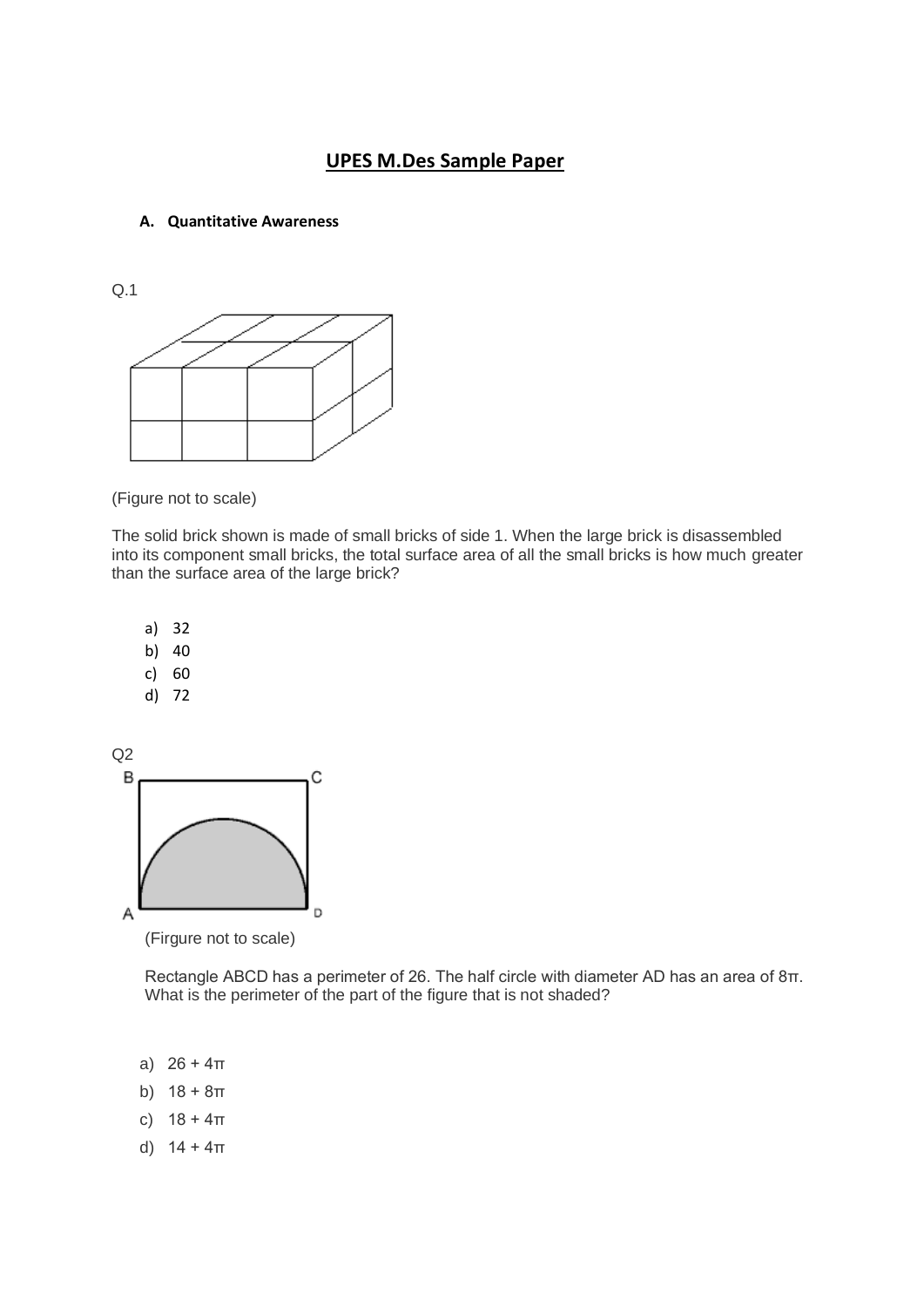Q3 One tenth of a number is 35. What is the three seventh of the same number?

- a) 70
- b) 150
- c) 210
- d) 300

Q4. The average monthly income of Avi and Bilal is Rs.5050. The average monthly income of Bilal and Chandra is Rs.6250 and the average monthly income of Avi and Chandra is Rs.5200. The monthly income of Avi is:

- a) 2000
- b) 4000
- c) 4500
- d) 5000

Q5. Look at this series: 8, 6, 9, 23, 87, ... What number should come next?

- a) 128
- b) 226
- c) 345
- d) 429

Q6 Look at this series: 36, 34, 30, 28, 24, ... What number should come next?

- a) 20
- b) 22
- c) 24
- d) 18

Q7 In an ODI between India and England, England won the toss and elected to bat first. In 50 overs England made 281 by spending 8 wickets. India did a very slow starts with run rate of 3.2 in first 10 overs. What should be the run rate India should target to win the game?

- a) 6
- b) 6.5
- c) 7
- d) 7.5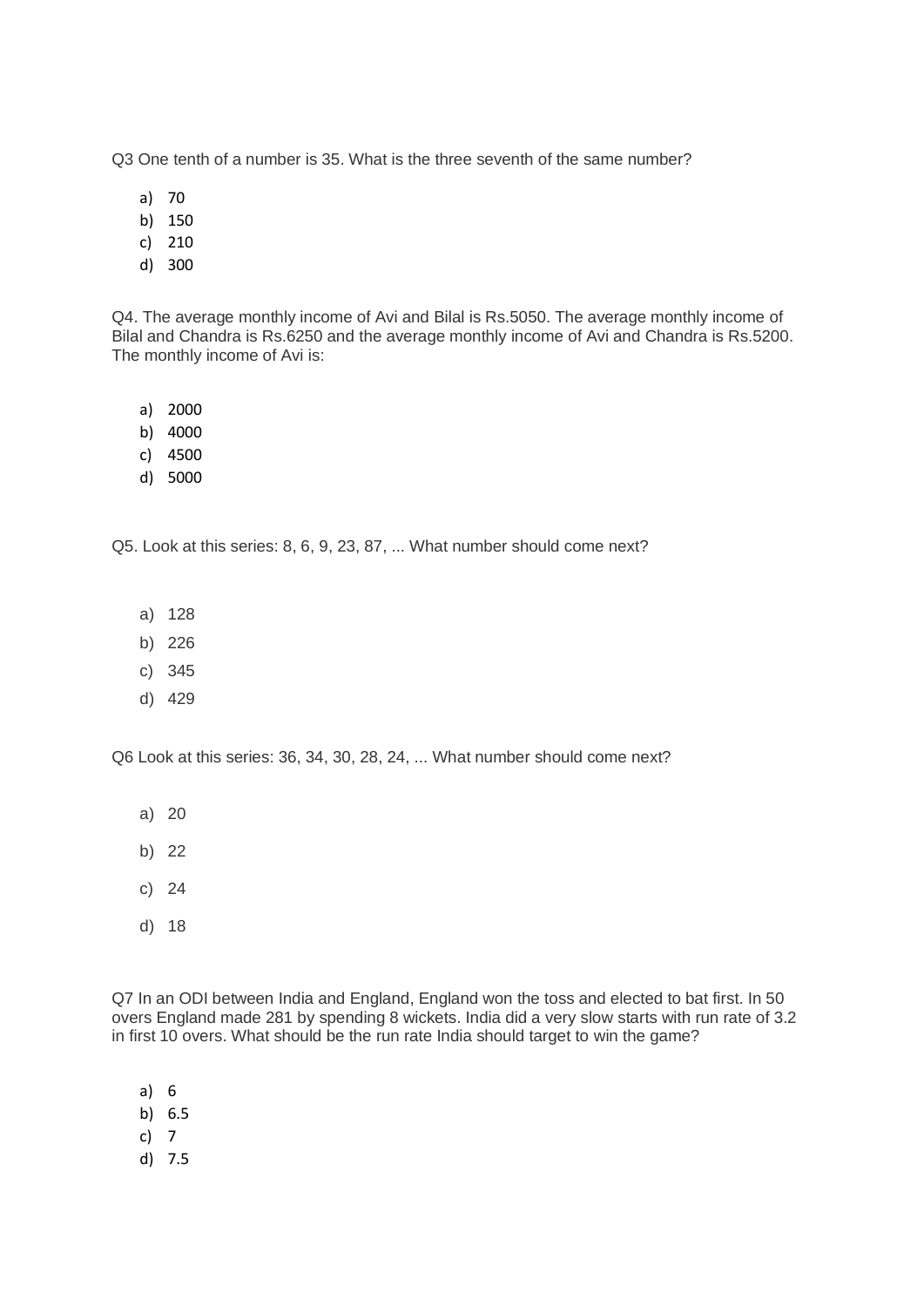Q 8 A pump can fill a tank with water in 2 hours. Because of a leak, it took 2  $\frac{1}{3}$  hours to fill the tank. The leak can drain all the water of the tank in:

- a) 4.5
- b) 6
- c) 9
- d) 14

## **B. Visual analogy**

Q1 In an enclosure there were both crows and cows. If there were 30 heads and 100 legs, what is the number of crows in the enclosure?

- a) 10
- b) 12
- c) 20
- d) 16

Q2 Choose the image that completes the pattern:



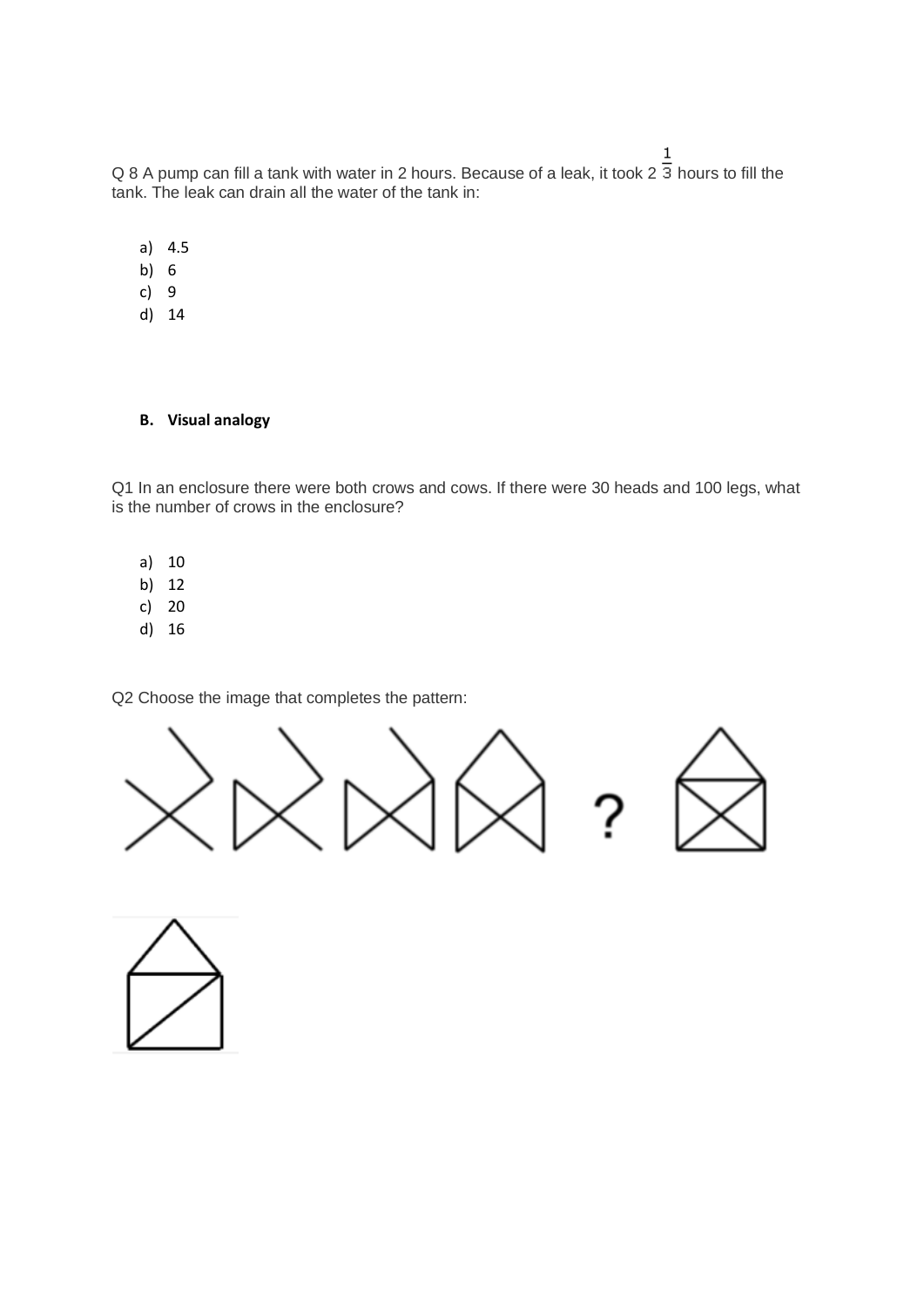

Q3 If BLACK is coded as KCALB, then WHITE is codes as

- a) ETIHW
- b) TIEHW
- c) HTWIE
- d) ETHIW

Q4 The path of a projectile is

- a) Parabola
- b) Hyperbola
- c) Straight line
- d) Depend on angle of throw

Q 5 Find the missing number

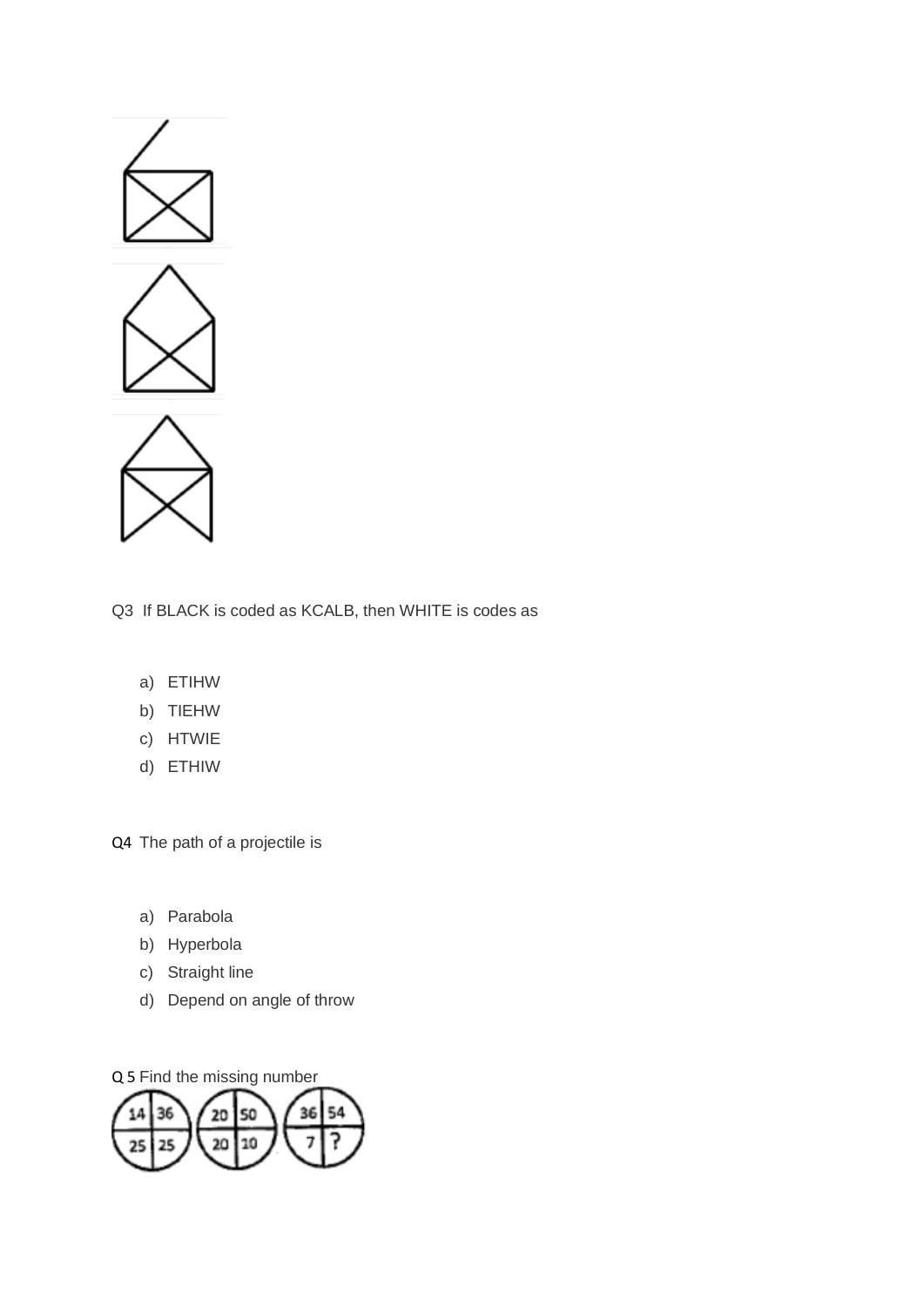- a) 1
- b) 0
- c) 2
- d) 3

Q6 The number of circles in the blank rows must be (in the figure below)



- a) 12 and 20
- b) 13 and 20
- c) 13 and 21
- d) 10 and 11

Q 7 What is the minimum number of moves required to transform figure 1 to figure 2? A move is defined as removing a coin and placing it such that it touches two other coins in its new position.



- a) 1
- b) 2
- c) 3
- d) 4

Q 8 Find the missing number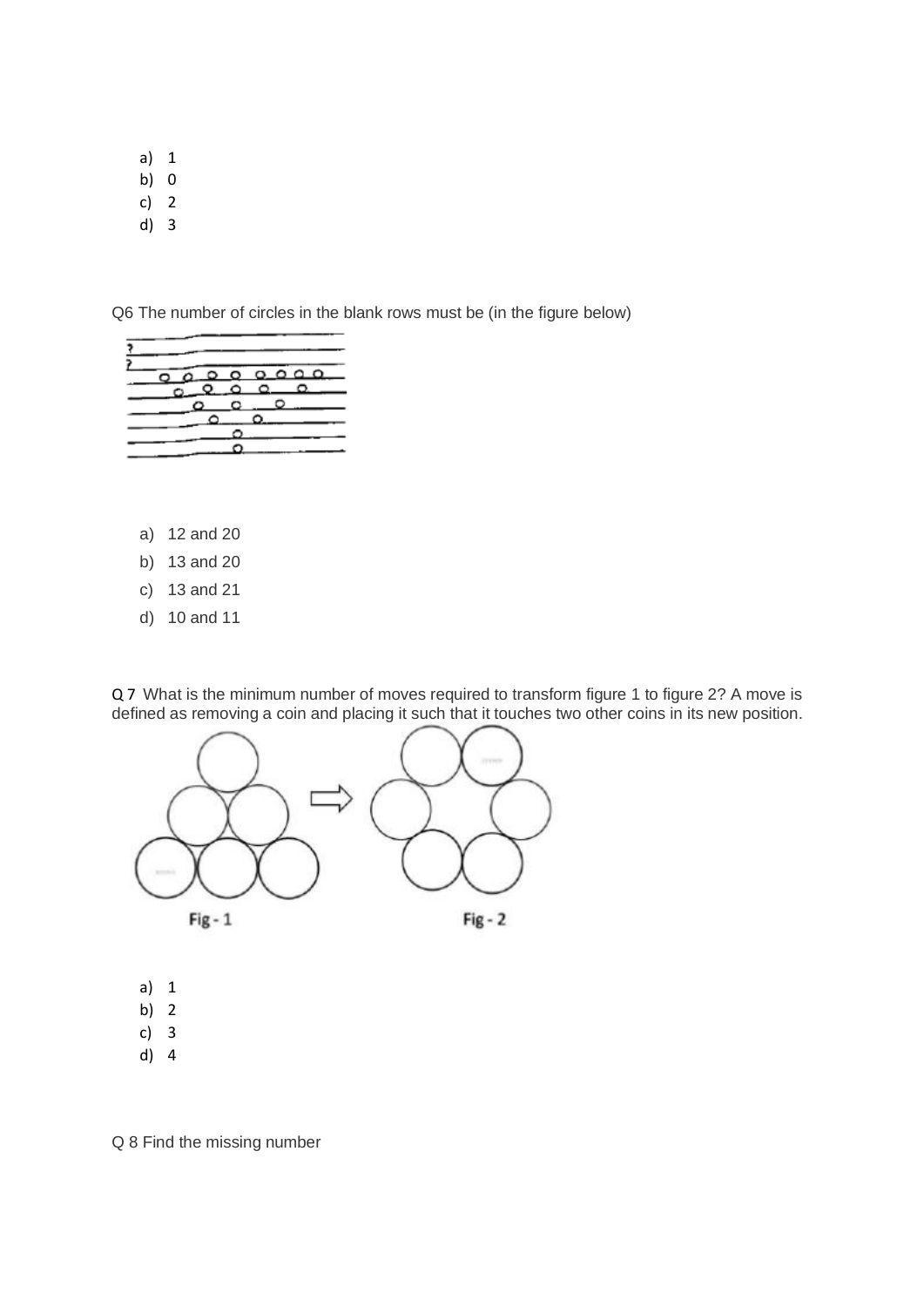

- a) 10
- b) 8
- c) 6
- d) 12

Q 9 Mahesh, Ramesh, Suresh and Nimesh were broker, builder, doctor and designer, but not necessarily in that order. Nimesh told the builder that Suresh is on his way. Mahesh is sitting across the designer and nest to the doctor. The designer did not say anything. What is each person's occupation?

- a) Mahesh doctor; Ramesh designer; Suresh builder; Nimesh broker
- b) Mahesh doctor; Ramesh builder; Suresh broker; Nimesh designer
- c) Mahesh builder; Ramesh broker; Suresh designer; Nimesh doctor
- d) Mahesh builder; Ramesh designer; Suresh broker; Nimesh doctor

#### **C. Design Awareness**

Q1 Shopping Ka Naya Address" is the tagline of which famous brand?

- a) Amazon
- b) Flipkart
- c) Myntra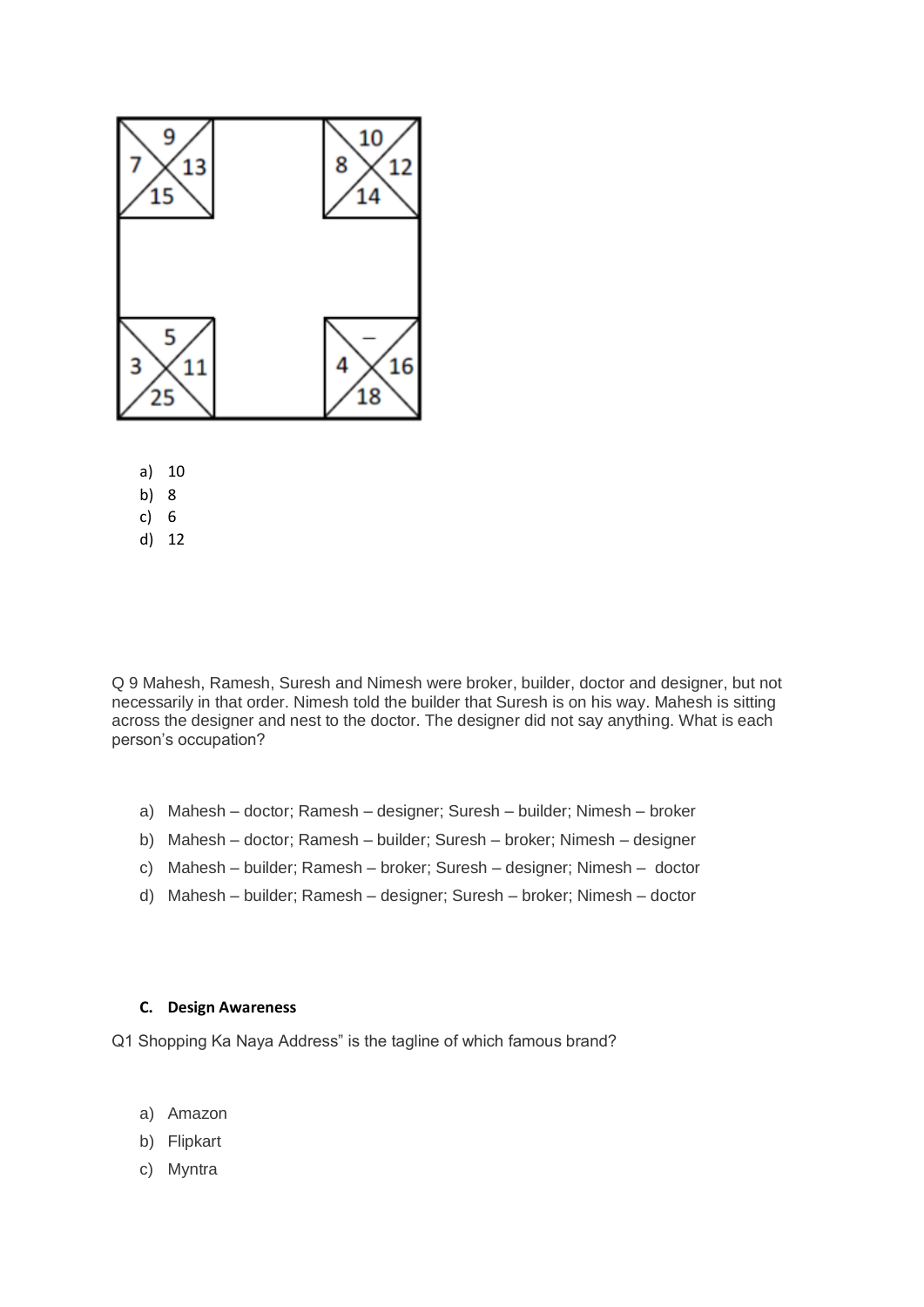d) Zabong

**Q2** "Swad Zindagi Ka" is the tagline of which famous brand in India?

- a) Amul
- b) Parag
- c) Dairy milk
- d) Mother dairy

Q3 Famous symbol of Ferrari has which animal on its Logo?

- a) Bison
- b) Horse
- c) Dog
- d) Rhino

Q4 Adobe Photoshop is a Vector based photo editing software.

- a) True
- b) False

Q 5 Which out of four is the softest lead used in Pencils?

- a) HB
- b) 2B
- c) 2H
- d) 4B

Q 6 Which colors are used in BMW logo?

- a) Blue, Black and White
- b) Black, Green and White
- c) Green, Blue and White
- d) Black, White and Yellow

Q 7 Any two colours 180 degrees opposite in the colour wheel is called ?